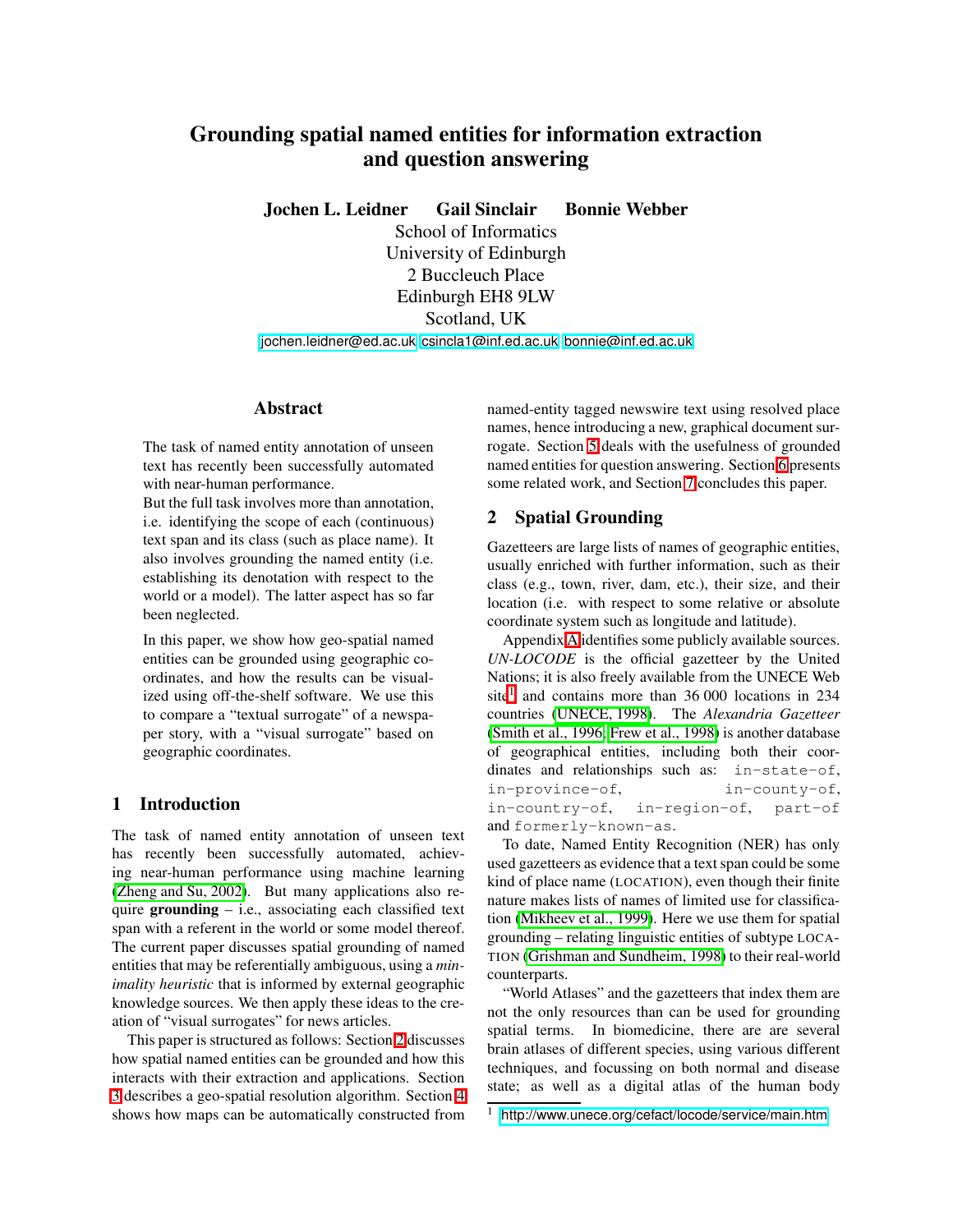

<span id="page-1-2"></span>Figure 1: Grounding an XML Ontology in Voxels: The Mouse Atlas (Baldock et al., 1999).

based on data from the Visible Human project. Such atlases and the nomenclatures that label their parts, provide an important resource for biomedical research and clinical diagnosis. For example, the *Mouse Atlas* (Ringwald et al., 1994) comprises a sequence of 3D (volumetric) reconstructions of the mouse embryo in each of its 26 Theiler States of development. Indexing it is an part-of hierarchy of anatomical terms (such as embryo.organsystem.cardiovascularsystem- .heart.atrium), called the Mouse Anatomical Nomenclature (MAN). Each term is mapped to one or more sets of adjacent voxels<sup>[2](#page-1-1)</sup> that constitute the term's denotation in the embryo. Figure [1](#page-1-2) illustrate this linkage (using 2D cross-sections) in the EMAGE database.[3](#page-1-3)

Just as one might find it useful for information extraction or question answering to ground grographic terms found in previously unseen text, one may also find it useful to ground anatomical terms in previously unseen text. One example of this would be in providing support for the curation of the Gene Expression Database (GXD).[4](#page-1-4) This support could come in the form of a named entity recognizer for anatomical parts in text, with grounding against the Mouse Atlas, using the gazetteer-like information in the MAN.

So what is the relationship between a place name gazetteer like UN-LOCODE and the Mouse Atlas? The MAN is structured in a similar part-of hierarchy to that of geographical locations:

| USA              | embryo                |  |
|------------------|-----------------------|--|
| California       | organ system          |  |
| San Mateo County | cardiovascular system |  |
| Redwood City     | heart                 |  |

Because both gazetteers like UN-LOCODE and biomedical atlases like the Mouse Atlas provide spatial grounding for linguistic terms (Figure [2\)](#page-2-0), both can be used to reason about spatio-temporal settings of a discourse, for instance, to resolve referential ambiguity.

# <span id="page-1-0"></span>**3 Place-Name Resolution for Information Extraction**

There are many places that share the same (*Berlin, Ger* $many \sim Berlin$ , *WI, USA*) or similar names (*York, UK*)  $\sim$  *New York, USA*), usually because historically, the founders of a new town had given it a similar or the same name as the place they emigrated from.

When ambiguous place names are used in conversation or in text, it is usually clear to the hearer what specific referent is intended. First, speaker and hearer usually share some extra-linguistic context and implicitly adhere to Grice's Cooperative Principle and the "maxims" that follow, which require a speaker to provide more identifying information about a location that the recipient is believed to be unfamiliar with. Secondly, linguistic context can provide clues: an accident report on the road between Perth and Dundee promotes an interpretation of Perth in Scotland, while an accident on the road between Perth and Freemantle promotes an interpretation of Perth in Western Australia. Computers, which are bound to select referents algorithmically, can exploit linguistic context more easily than extra-linguistic context, but even the use of linguistic context requires (as always) some subtle heuristic reasoning.

Grounding place names mentioned in a text can support effective visualization – for instance, in a multimedia document surrogate that contains textual, video and map elements (e.g. in a question answering scenario), where we want to ensure that the video shows the region and the map is centered around the places mentioned.

To make use of linguistic context in resolving ambiguous place names, we apply two different *minimality heuristics* (Gardent and Webber, 2001). The first we borrow (slightly modified) from work in automatic word sense disambiguation (Gale et al., 1992), calling it "one referent per discourse". It assumes that a place name mentioned in a discourse refers to the same location throughout the discourse, just as a word is assumed to be used in the same one sense throughout the discourse. Neither is logically necessary, and hence both are simply *interpretational biases*.

The second minimality heuristic assumes that, in cases where there is more than one place name mentioned in some span of text, the smallest region that is able to ground the whole set is the one that gives them their interpretation.[5](#page-1-5) This can be used to resolve referential ambiguity by proximity: i.e., not only is the place name *Berlin* taken to denote the same Berlin throughout a discourse unless mentioned otherwise,<sup>[6](#page-1-6)</sup> but so does a *Potsdam* men-

<span id="page-1-1"></span><sup>&</sup>lt;sup>2</sup> Pixels are points in the 2D plane  $\langle x, y \rangle$ ; voxels are 3D generalizations of pixels  $\langle x, y, z \rangle$ .

<span id="page-1-3"></span><sup>3</sup> <http://genex.hgu.mrc.ac.uk/Emage/database/intro.html>

<span id="page-1-4"></span><sup>4</sup> <http://genex.hgu.mrc.ac.uk/Resources/GXDQuery1/>

<span id="page-1-5"></span><sup>5</sup> Probably the smaller the span, the more often valid will this heuristic be.

<span id="page-1-6"></span><sup>6</sup> This paper is a rare exception due to its meta-linguistic nature.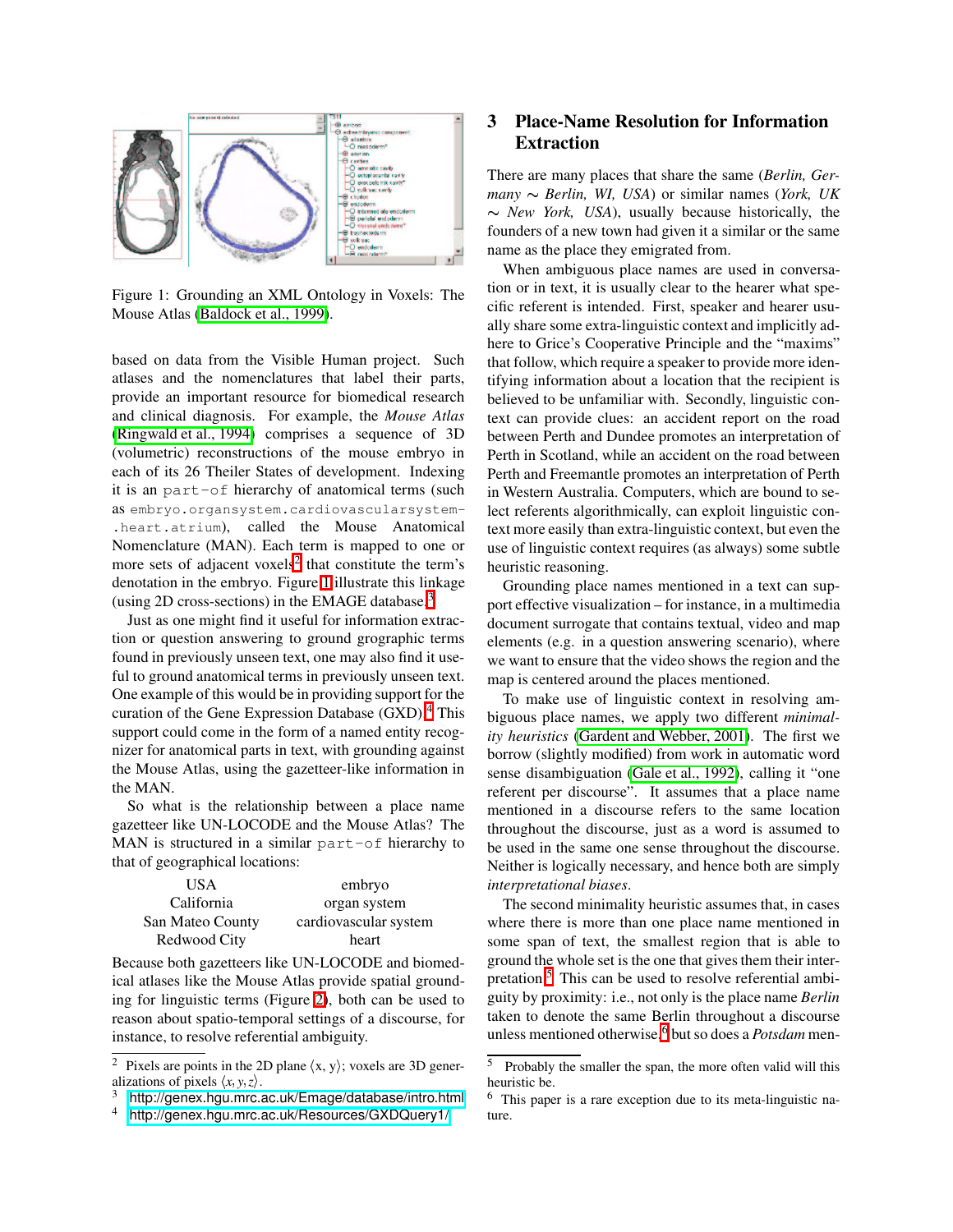| Gazetteer   | Named Entity | Grounding                                                                            | Real World          |
|-------------|--------------|--------------------------------------------------------------------------------------|---------------------|
| UN-LOCODE   | Novosibirsk  | $(55^{\circ}02' N; 82^{\circ}55' E)$                                                 | (Novosibirsk)       |
| Mouse Atlas | atrium       | (longitude/latitude)<br>$\{\langle 345, 2, 345 \rangle; \ldots\}$<br>(set of voxels) | (part of the heart) |

Figure 2: Comparison between Spatial Grounding in UN-LOCODE and the Mouse Atlas.

<span id="page-2-0"></span>

Figure 3: A Place-Name Resolution Method.

<span id="page-2-2"></span>tioned together with a *Berlin* uniquely select the capital of Germany as the likely referent from the set of all candidate Berlins.[7](#page-2-1)

To illustrate this "spatial minimality" heuristic, consider Figure [3:](#page-2-2) Assume that a mention of place *A* in a text could either refer to  $A'$  or  $A''$ . If the text also contains terms that ground unambiguously to  $I, J$ , and  $K$ , we assume the referent of  $A$  is  $A'$  rather than  $A''$  because the former leads to a smaller spatial context.

To use this "spatial minimality" heuristic, we start by extracting all place names using a named entity recognizer. We then look up the "confusion set" of potential referents for each place name, e.g. for *Berlin*: { Berlin, FRG (German capital); Berlin, WI, USA; Berlin, NJ, USA; Berlin, CT, USA; Berlin, NH, USA; Berlin, GA, USA; Berlin, IL, USA; Berlin, NY, USA; Berlin, ND, USA; Berlin, NJ, USA  $\}$ . Each member of the set of potential referents is associated with its spatial coordinates (longitude/latitude), using a gazetteer. We then compute the cross-product of all the confusion sets. (Each member of the cross-product contains one potential referent for each place name, along with its spatial coordinates.) For each member of the cross-product, we compute the area of the minimal polygon bounding all the potential referents, and select as the intended interpretation, the one with the smallest area.[8](#page-2-3) The resulting behaviour is  $\{$  *Berlin*; Potsdam  $\} \rightarrow$  Berlin, FRG (Germany)  $\{$  Fairburn; *Berlin*  $\} \rightarrow$  Berlin, WI, USA  $\{ West Berlin; Bishops; Dicktown\} \mapsto Berlin, NJ, USA$  ${Kensington; Berlin; New Britain } \rightarrow Berlin, CT, USA$ { Copperville; *Berlin*; Gorham }  $\rightarrow$  Berlin, NH, USA  ${$ *Moultrie; Berlin*  $} \rightarrow$  Berlin, GA, USA  ${Berlin; Prouty } \rightarrow Berlin, IL, USA$  $\{$  *Berlin*; Berlin Center; Cherryplain  $\} \rightarrow$  Berlin, NY, USA  ${$ Medberry; *Berlin*  $} \rightarrow$  Berlin, ND, USA

<span id="page-2-4"></span>Figure 4: Spatial Reference Resolution Using Spatial Minimality.

shown in Figure [4:](#page-2-4) depending on contextually mentioned other places, a different Berlin is selected.

The value of this heuristic needs to be assessed quantitatively against various types of text.

In resolving anatomical designators in text, we may employ a variation of the spatial minimality heuristic, based on the fact that no listing will ever be complete with respect to all the existing or new-minted synonyms for anatomical terms.

When grounding the anatomical terms in the text

*In subsequent stages until birth, cytokeratin 8 continues to be expressed in embryonic taste buds distributed in punctuate patterns at regular intervals along rows that are symmetrically located on both sides of the median sulcus in the dorsal anterior developing tongue.*

we find no *median sulcus* within the MAN, only *alveolar sulcus*, *optic sulcus*, *pre-otic sulcus*, *sulcus limitans* and *sulcus terminalis*. We just assume that all anatomical terms refer to previously recognized anatomical entities, just as we assume that all geographic terms refer to existing geographic entities and not, for example, some new town called "Berlin" or "London" that is not yet in the gazetteer. Hence *median sulcus* is assumed to be a synonym for one of the five *sulci* given in the MAN. At this point, we can invoke the spatial minimality heuristic, looking for the minimal bounding space that includes *tongue* and one of the five *sulci*, here yielding "sulcus terminalis". Thus the spatial minimality heuristic is here

<span id="page-2-1"></span><sup>7</sup> despite the fact that most places named *Berlin* are in the United States

<span id="page-2-3"></span><sup>8</sup> One can approximate this, either by computing the sum of

pairwise point-point distances, or symbolically, using a hierarchical gazetteer's relations, such as in-region-of.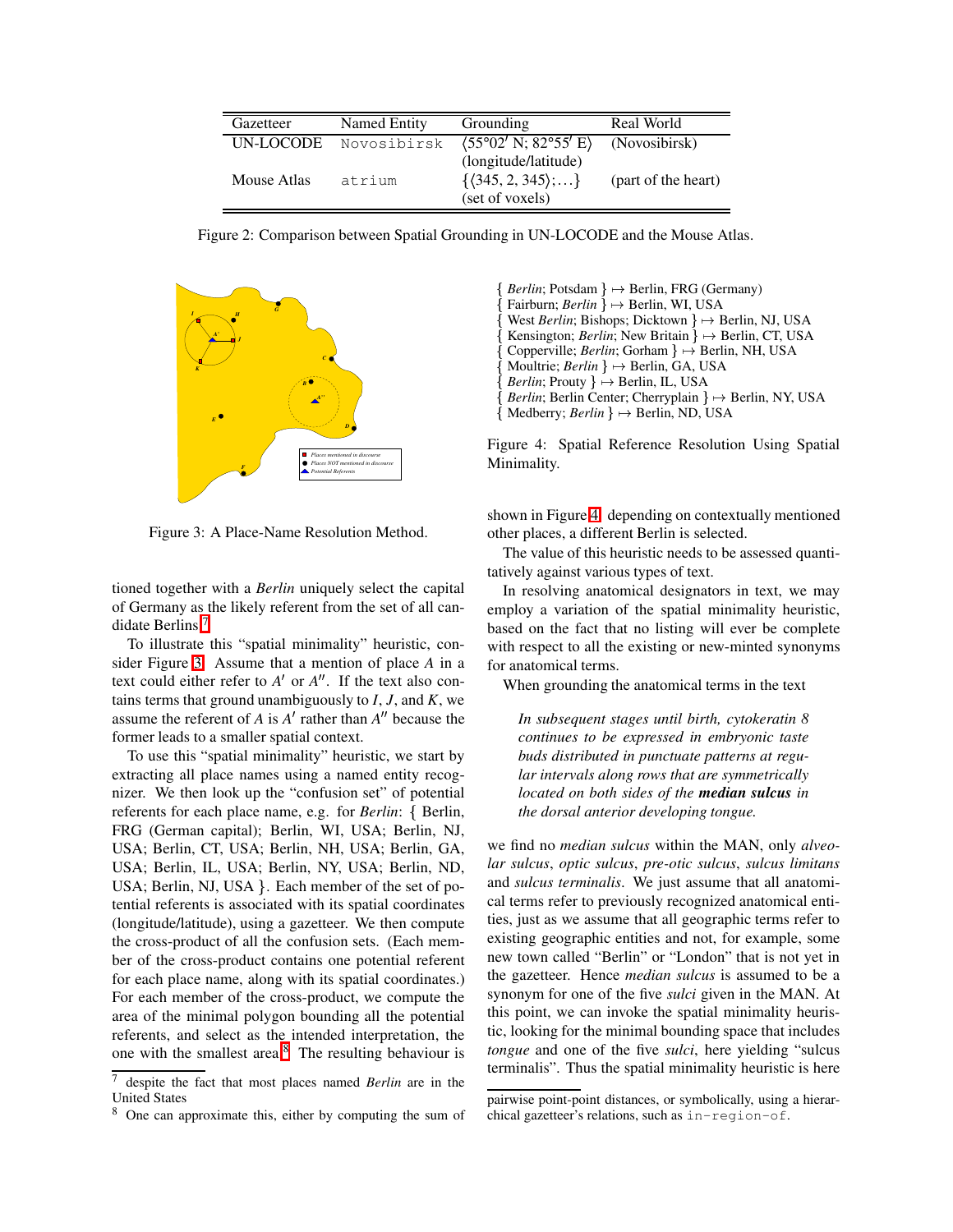used with other assumptions to resolve missing or previously unseen terms.

## <span id="page-3-0"></span>**4 Visualization of Geo-Spatial Aspects in Narrative**

The usefulness of visual representations to convey information is widely recognized (cf. (Larkin and Simon, 1987)). Here, we use the grounding of named entities in news stories to create a visual surrogate that represents their "spatial aboutness".

Two news stories were selected from online newspapers on the same day (2003-02-21): one story (Appendix [B\)](#page-7-0) reports the tragic death of a baby from London in a Glasgow hospital despite flying it to a Glasgow specialist hospital in the Royal aircraft (BBC News, 2003), and the other report (Appendix [C\)](#page-7-1) describes the search of the Californian police for a pregnant women from Modesto, CA, who has disappeared (The Mercury News, 2003).

We use the term "surrogate" to refer to a partial view of a text (e.g. (Leidner, 2002)). Figure [5](#page-3-1) shows a textual surrogate in the form of all place names found in a text: an analyst who wants to get a quick overview about the locations involved in some item of news reportage, to decide its local interest or relevance, might find such a surrogate helpful, although the source would still have to be skim-read.

#### **Story A**

... Scotland ... Tooting ... London ... Glasgow ... London ... Glasgow ... Northolt ... Glasgow ... Britain ... Prestwick ... Tooting ... Glasgow ... UK ... (Glasgow) ...

#### **Story B**

Modesto ... (Southern California) ... (Modesto) ... Los Angeles ... Sacramento ... Berkeley (Marina) ... Fresno ... Oakland ... Modesto ... Los Angeles ... Southern California ... Modesto ... Southern California ... New York ... Long Island ...

<span id="page-3-1"></span>Figure 5: A Textual Geo-Spatial Document Surrogate for the Stories in Appendices [B](#page-7-0) and [C.](#page-7-1)

We now compare this "baseline" textual surrogate to a graphical map representation that draws on the algorithm introduced before. Our simple visualisation method comprises the following components (Figure [6\)](#page-3-2): an (opendomain) news item is fed into **locotagger**, our simple named entity tagger for place names based on UN-LOCODE.<sup>[9](#page-3-3)</sup> It recognises location names, resolves multireferential place names and looks up the coordinates:



Figure 6: System Architecture.

<span id="page-3-2"></span>Scott, more than a dozen news crews from <ENAMEX type="LOCATION" longitude= "-118.25" latitude="34.05">Los Angeles</ENAMEX> to <ENAMEX type= "LOCATION" longitude="121.5" latitude="38.583333">Sacramento </ENAMEX> camped out front.

From the text we obtain a vector of types of all spatial named entities with their frequency of occurrence in the text:

|                  |                               | $\n  Models to :$   |   |
|------------------|-------------------------------|---------------------|---|
| UK:              |                               | SouthernCalifornia: | 2 |
| Scotland:        |                               | LosAngeles:         |   |
| <i>Tooting</i> : | 2                             | Sacramento:         |   |
| London:          | 2                             | <i>Berkeley:</i>    |   |
| $Gl$ asgow:      | 5                             | <i>Fresno</i> :     |   |
| Northolt:        | $\mathfrak{D}_{\mathfrak{p}}$ | Oakland:            |   |
| Prestwick:       |                               | NewYork:            |   |
| Britain:         |                               | LongIsland:         |   |

For simplicity, we drop those that correspond to regions (which are represented by sets of points) and feed the remaining list of point coordinates (corresonding to villages and cities) into a map generator to generate a Mercator projection of the geographical area that includes all the points plus 10% of the surrounding area. For this, The Generic Map Tools  $(GMT)^{10}$  $(GMT)^{10}$  $(GMT)^{10}$  were used, in this case via  $\rm HTTP.^{11}$  $\rm HTTP.^{11}$  $\rm HTTP.^{11}$ 

Figure [7](#page-4-0) shows the resulting map for the story in Appendix  $B^{12}$  $B^{12}$  $B^{12}$  $B^{12}$  Figure [9](#page-4-1) shows the map for the story in Appendix [C.](#page-7-1) Clearly, such a visual surrogate is superior with respect to comprehension time than the textual surrogate presented before. It is interesting so see what happens if we leave out the final paragraph for the map creation (Figure [8\)](#page-4-2): we obtain a "zoomed-in" version of the map. This turns out to be the case for many stories and is due to the convention of news reportage to close a report with linking the narrative to similar events in order to present the event in a wider context.

<span id="page-3-3"></span><sup>9</sup> For the experiment reported here, we also used data from <http://www.astro.com/cgi/aq.cgi?lang=e>.

<span id="page-3-4"></span><sup>10</sup> <http://gmt.soest.hawaii.edu/>

<span id="page-3-5"></span><sup>11</sup> <http://stellwagen.er.usgs.gov/mapit/>

<span id="page-3-6"></span><sup>&</sup>lt;sup>12</sup> Place names that are too small to be contained in the gazetteer (Tooting/Northold) are ignored.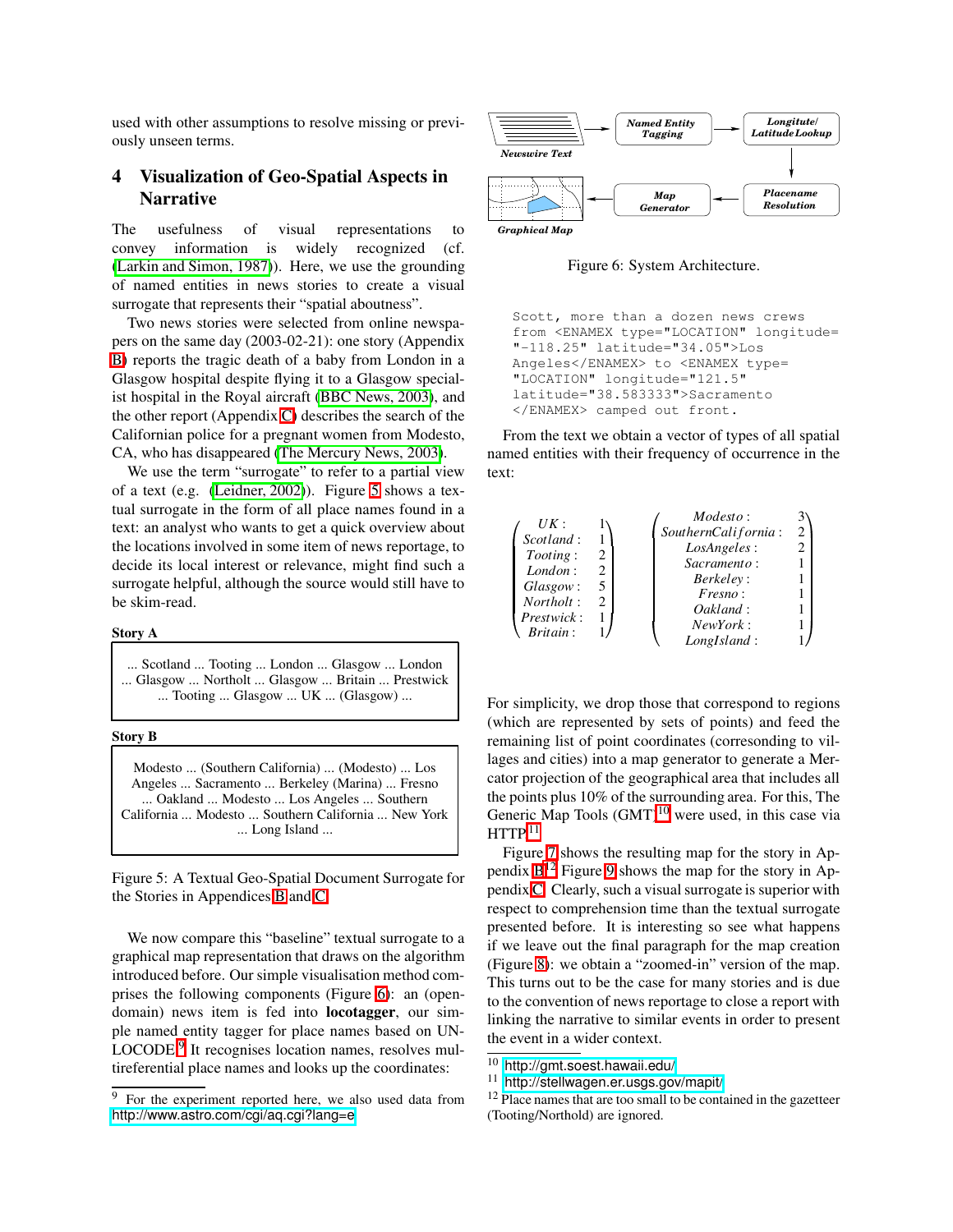

<span id="page-4-0"></span>Figure 7: Automatic Visualization of Story [B:](#page-7-0) A Baby Flown from London to Glasgow for Medical Treatment Dies there.



<span id="page-4-2"></span>Figure 8: Automatic Visualization of Story [C:](#page-7-1) A Pregnant Woman is Missing in Modeno, CA (Local View; Final Paragraph Excluded).



<span id="page-4-1"></span>Figure 9: Story [C:](#page-7-1) The Final Paragraph Places the Event in Context (Global View; Complete Story).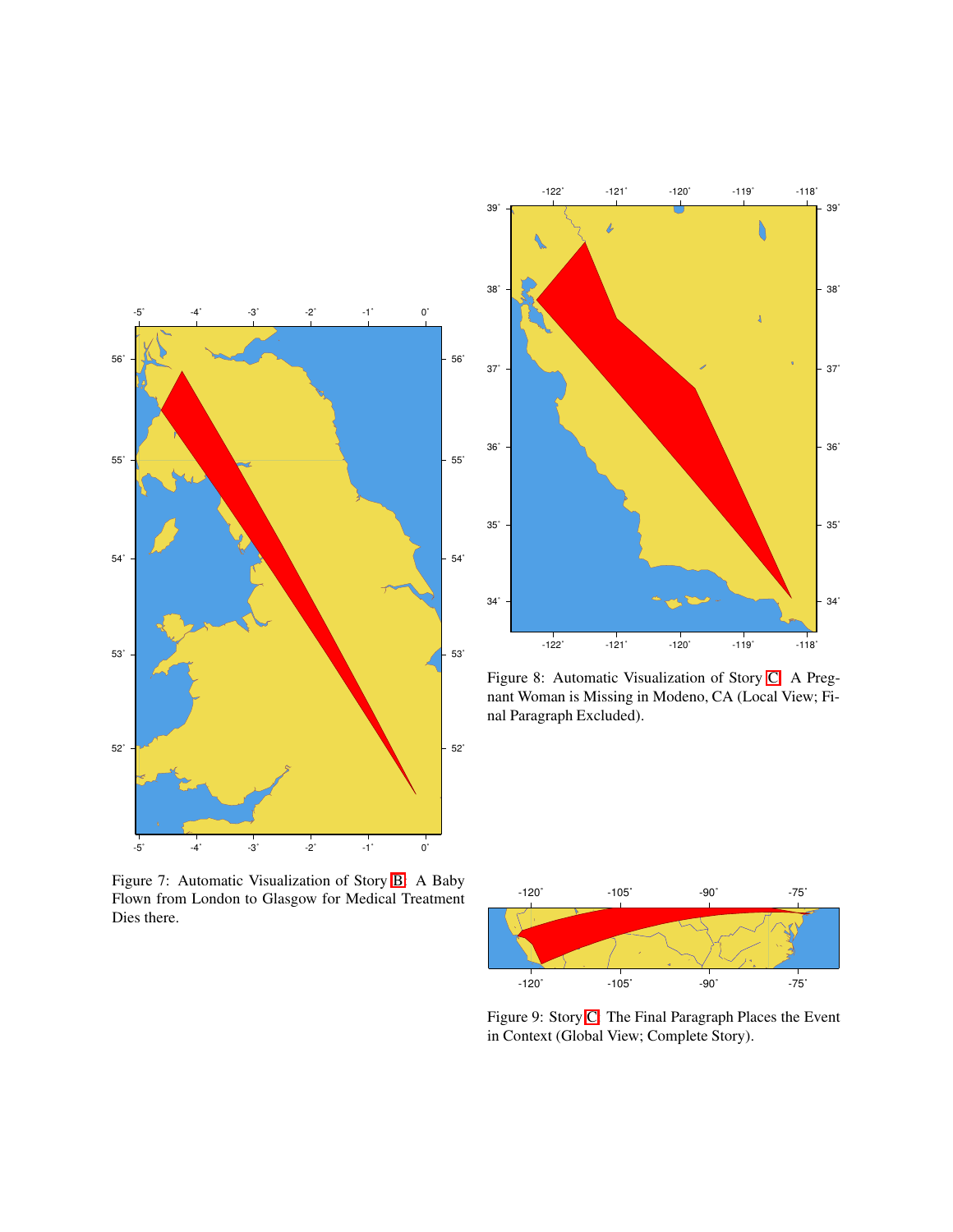(Shanon, 1979) discusses how the granularity of the answers to *where*-questions depends on the reference points of speaker and listener (*Where is the Empire State Building?* – (a) *In New York*, (b) *In the U.S.A*, (c) *On 34th Street and 3rd Avenue*); the map generation task depends on such levels of granularity in the sense that to create a useful map, entities that belong to the same level of granularity or scale should be marked (e.g. city–city rather than village–continent).

## <span id="page-5-0"></span>**5 Question Answering**

Using grounding knowledge in gazetteers also enables us to answer questions in natural language more effectively:

1. *What is X?*

Q: *What is Kangiqsualujjuaq?*

A: *Kangiqsualujjuaq is a place approximately 1500 kilometers north of Montreal, Canada.* (For some place names, many humans cannot tell they refer to places.)

- 2. *Where is X?*
	- Q: *Where is Cannes located?*

A: [should yield a surrogate based on textual descriptions generated from the gazetteer relations:

*X* is-type*Y*, *X* part-of *Z* and the coordinates, plus a map as generated above, with additional images, e.g. from satellites or picture search engines as available.]

3. *What X is Y part of?*

Q: *What is 'Bad Bergzabern' part of?* A: *Bad Bergzabern is part of the Federal Republic of Germany.*

Q: *Is Andorra la Vella part of Spain?* A: *No, Andorra la Vella belongs to Andorra.*

4. *How far is X from Y?*

Q: *How far is Cambridge from London?*

A: *The distance between London, England, United Kingdom and Cambridge, England, United Kingdom is 79 km (49 miles or 43 nautical miles).*

Note here that the spatial minimality heuristic resolves Cambridge and London to places in the UK rather than, say, London, Ontario, Canada and Cambridge, Mass., USA. However the answer makes clear the precise question being adressed, so the user can follup up with a different question if this was not what he or she intended.

Since sophisticated gazetteers are available, answering such questions should not be based on textual extraction from Internet sources, but be based on the gazetteers directly, which reduces noise.

# <span id="page-5-1"></span>**6 Related Work**

Whereas a lot of work has been done in the area of spatial databases (Shekhar et al., 1999; Freytag et al., 2000; Paredaens, 1995; Paredaens and Kuijpers, 1998), little attention seems to have been given so far to the problem of generating maps from text or annotating maps with information elicited from unstructured documents.

The work presented here perhaps most closely resembles that of (Mackinlay, 1986; Casner, 1990; Roth and Hefley, 1993) who describe systems that generate multimedial representations, potentially including maps, but from a formalized knowledge source rather than unstructured text, and (Waldinger et al., 2002), who describe Geo-Logica, a system that can transform requests to see a place (formulated in natural language) into a three-dimensional aerial view.

## <span id="page-5-2"></span>**7 Summary and Conclusion**

Rich gazetteers can be helpful in determining unique geospatial referents and have many applications.

Starting with a description of how spatial named entities can be grounded in the physical world using gazetteer knowledge in two different domains, we have described a heuristic method to resolve place names using such gazetteers.

We have then applied our method to the task of drawing maps from text automatically. These (geo-)graphical document surrogates give an overview about *where* a reported news event takes place. We do not know of previous attempts to create geographical maps automatically from unconstrained newswire text.

Many venues for further research can be conceived, for instance, a finer granularity of analysis could reveal more named entity classes (including e.g. brigdges and other artifacts) and their relative ortientation. Maps as created here could also be used to produce an animation from multiple documents (with different time-stamps) on the same topic to illustrate how the importance of places shifts over time, which could aid analysts in their timely identification of regions of crisis.

**Acknowledgments.** The authors are grateful to the United Nations Economic Commission for Europe (UN-ECE) for creating UN-LOCODE, to Johanna Moore, Michael Piotrowski, IBM UK, The National e-Science Centre, Edinburgh, Richard Baldock (MRC Genetics Unit) and the Edwina Gazetteer Project for discussions and support. The three anonymous reviewers helped to improve the quality of this paper. We would also like to acknowledge the financial support for the first author of the German Academic Exchange Service (DAAD) under grant D/02/01831, of Linguit GmbH (research contract UK-2002/2), and the School of Informatics, University of Edinburgh.

# **References**

Richard A. Baldock, Chrisophe Dubreuil, Bill Hill, and Duncan Davidson. 1999. The Edinburgh Mouse Atlas: Basic structure and informatics. In S. Levotsky,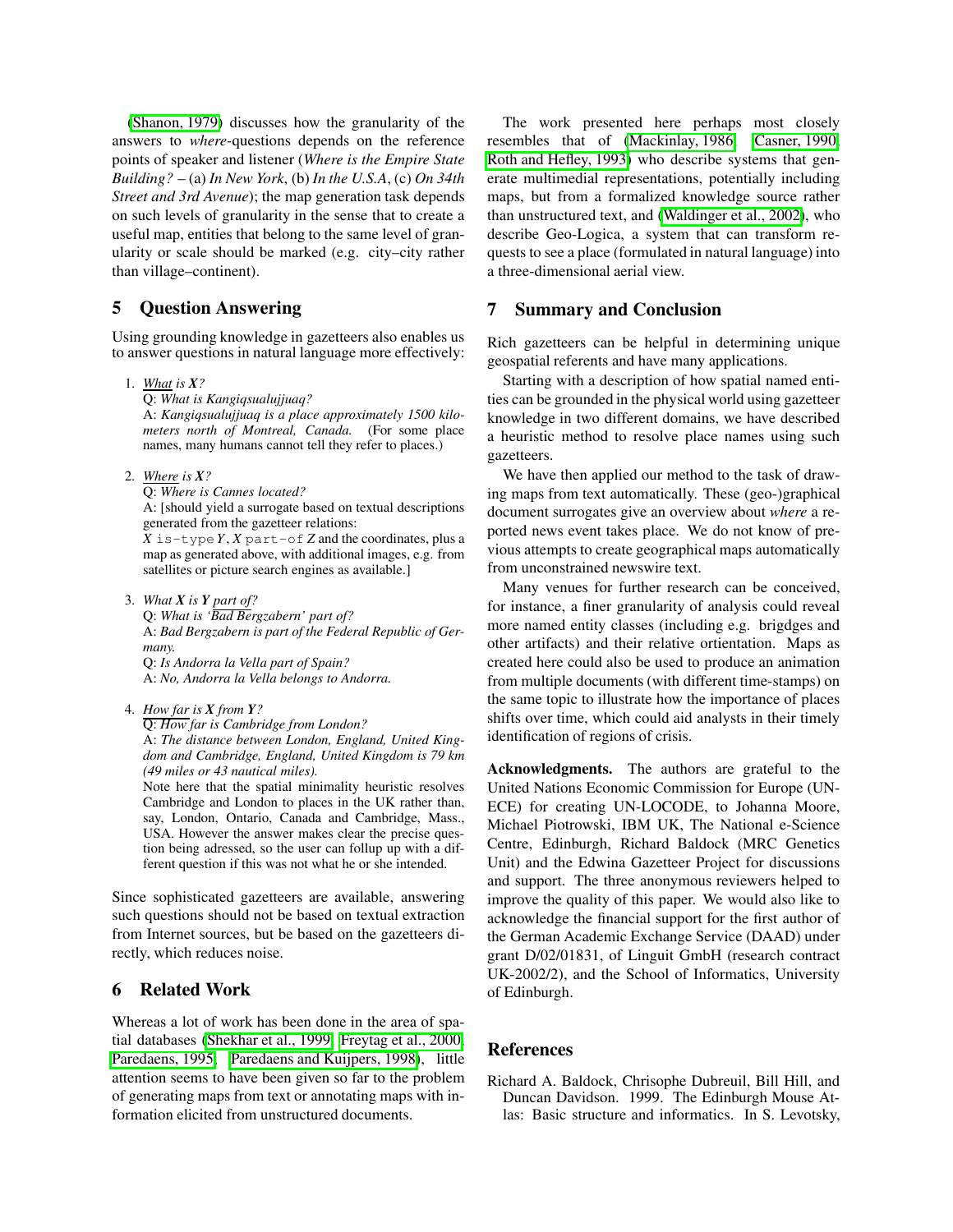editor, *Bioinformatics Databases and Systems*, pages 102–115. Kluwer Academic Press.

- BBC News. 2003. Royal Mercy Flight Baby Dies. Online (Accessed Friday 2003-02-21).
- S. M. Casner. 1990. *A Task-Analytic Approach to the Automated Design of Information Graphics*. Ph.D. thesis, University of Pittsburgh.
- J. Frew, M. Freeston, N. Freitas, L. L. Hill, G. Janee, K. Lovette, R. Nideffer, T. R. Smith, and Q. Zheng. 1998. The Alexandria Digital Library architecture. In *Research and Advanced Technology for Digital Libraries: Second European Conference (ECDL'98), Lecture Notes in Computer Science, vol. 1513*, pages 19–23.
- Johann C. Freytag, M. Flasza, and Michael Stillger. 2000. Implementing geospatial operations in an object-relational database system. In *Statistical and Scientific Database Management*, pages 209–219.
- W. Gale, K. Church, and D. Yarowsky. 1992. One sense per discourse. In *Proceedings of the Fourth DARPA Speech and Natural Language Workshop*, pages 233– 237.
- Claire Gardent and Bonnie Webber. 2001. Towards the use of automated reasoning in discourse disambiguation. *Journal of Logic Language and Information*, 10:487–509.
- R. Grishman and B. Sundheim, editors. 1998. *Proceedings of the Sixth Message Understanding Conference (MUC-7)*. Morgan Kaufmann.
- J. Larkin and H. Simon. 1987. Why a diagram is (sometimes) worth ten thousand words. *Cognitive Science*, 11:65–99.
- Jochen L. Leidner. 2002. *Discovery of Artefacts in Scientific Prose Using Machine Learning*. M.Phil. dissertation, University of Cambridge.
- Jock D. Mackinlay. 1986. Automating the design of graphical presentations of relational information. *ACM Transactions on Graphics*, 5:110–141.
- Andrei Mikheev, Marc Moens, and Claire Grover. 1999. Named entity recognition without gazetteers. In *Proceedings of the Annual Meeting of the European Chapter of the Association for Computational Linguistics (EACL'99)*, Bergen, Norway.
- Jan Paredaens and Bart Kuijpers. 1998. Data models and query languages for spatial databases. *Data Knowledge Engineering*, 25(1-2):29–53.
- Jan Paredaens. 1995. Spatial databases, the final frontier. In G. Gottlob and M. Y. Vardi, editors, *Proceedings of the 5th International Conference on Database Theory (ICDT), Lecture Notes in Computer Science*, volume 893, pages 14–32. Springer-Verlag.
- M. Ringwald, R. A. Baldock, J. Bard, M. H. Kaufman, J. T. Eppig, J. E. Richardson, J. H. Nadeau, and Davidson D. 1994. A database for mouse development. *Science*, 265:2033–2034.
- S. Roth and W. Hefley. 1993. Intelligent multimedia presentation systems: Research and principles. In Mark Maybury, editor, *Intelligent Multimedia Interfaces*, pages 13–58. AAAI Press.
- Benny Shanon. 1979. Where questions. In *Proceedings of the 17th Annual Meeting of the Association for Computational Linguistics*.
- Shashi Shekhar, Sanjay Chawla, Siva Ravada, Andrew Fetterer, Xuan Liu, and Chang tien Lu. 1999. Spatial databases – Accomplishments and research needs. *Knowledge and Data Engineering*, 11(1):45–55.
- T. Smith, D. Andresen, L. Carver, R. Dolin, C. Fischer, J. Frew, M. Goodchild, O. Ibarra, R. Kemp, R. Kothuri, M. Larsgaard, B. Manjunath, D. Nebert, J. Simpson, A. Wells, T. Yang, and Q. Zheng. 1996. A digital library for geographically referenced materials. *IEEE Computer*, 29:54–60.
- The Mercury News. 2003. News Crews Wait and Watch as Police Search Home of Missing Woman. Online (Accessed Friday 2003-02-21).
- UNECE. 1998. LOCODE Code for Trade and Transport Locations. Technical Report and UNECE Recommendation 16, United Nations Economic Commission for Europe.
- R. Waldinger, M. Reddy, C. Culy, J. Hobbs, and J. Dungan. 2002. Deductive response to geographic queries. In *GIScience 2002*, Boulder, CO.
- GuoDong Zheng and Jian Su. 2002. Named entity tagging using an HMM-based chunk tagger. In *Proceedings of the 40th Annual Meeting of the Association for Computational Linguistics*, pages 209–219, Philadelphia.

#### <span id="page-6-0"></span>**A Some Online Gazetteer Sites**

| Alexandria Gazetteer                                       |
|------------------------------------------------------------|
| http://www.alexandria.ucsb.edu/gazetteer                   |
| <b>GIS WWW Resource List</b>                               |
| http://www.geo.ed.ac.uk/home/giswww.html                   |
| Gazetteer of Planetary Nomenclature                        |
| http://wwwflag.wr.usgs.gov/USGSFlag/Space/nomen/nomen.html |
| Getty Thesaurus of Geographic Names                        |
| http://shiva.pub.getty.edu/tgn_browser/                    |
| <b>NIMA GEOnet Names</b>                                   |
| http://164.214.2.59/gns/html/index.html                    |
| <b>Place Name Servers</b>                                  |
| http://www.asu.edu/lib/hayden/govdocs/maps/geogname.htm    |
| <b>U.S. Census Gazetteer</b>                               |
| http://www.census.gov/cgi-bin/gazetteer/                   |
| U.S. Geological Survey Geographic Names IS                 |
| http://www-nmd.usgs.gov/www/gnis/                          |

All URLs cited as of Friday 2003-02-21.